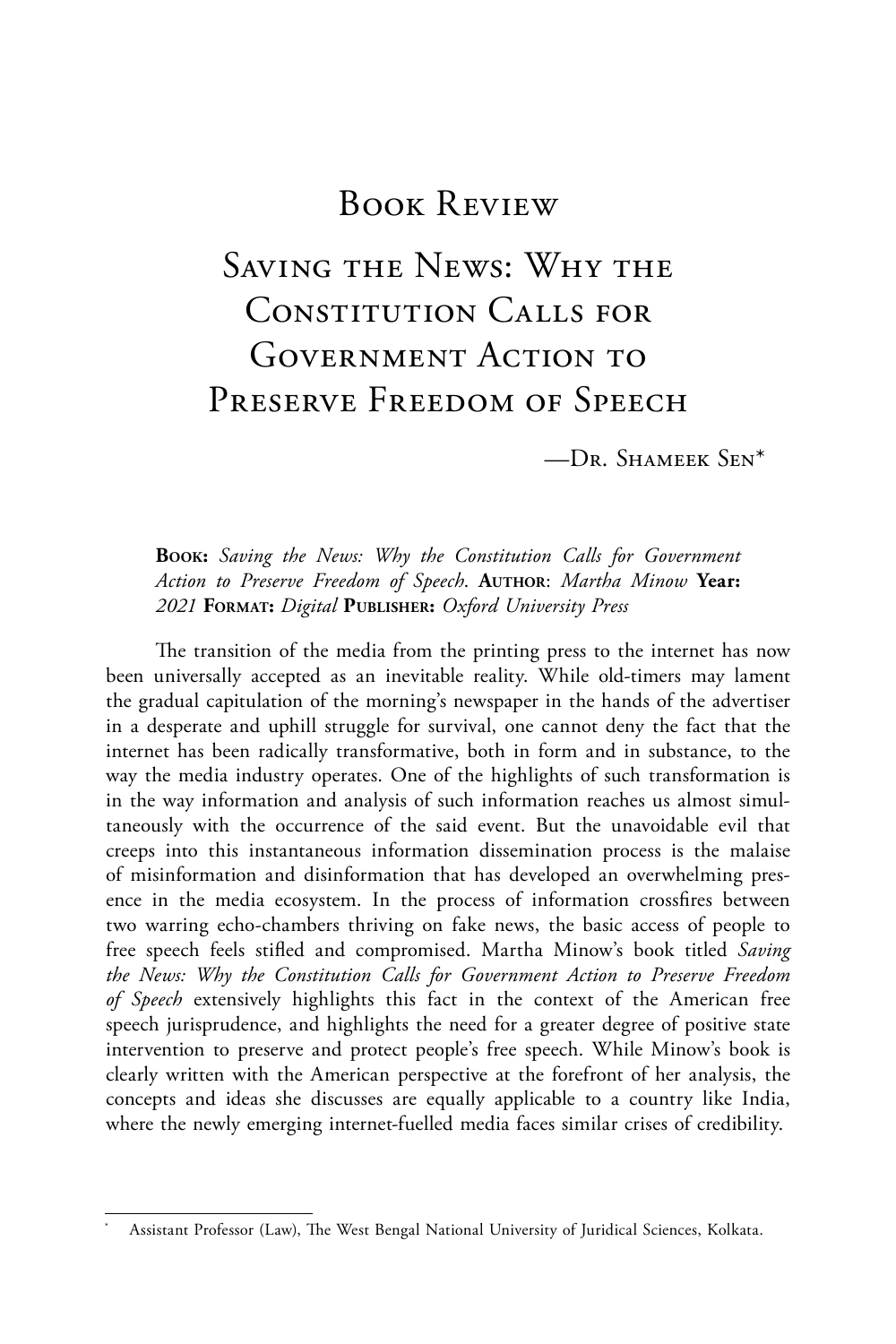## **I. Constitutionally Enforced Accountability – The Way to Go**

The book is divided into four chapters and a brief conclusion. Along with a very articulate preface and introduction preceding them. The elaborate preface by Newton N. Minow, former Federal Communications Commission Chairman and the author Martha's illustrious father who had caught the world media's ire sixty years ago when he famously said that Television is a vast wasteland,<sup>1</sup> is thought-provoking in more ways than one. He makes five observations in his preface. *First*, Public Interest is disappearing from communication policies across nations. *Second*, changes in communication technology have transformed not only the lives of individuals, but also of the institutions, including governmental institutions. *Third*, as opposed to the past when Television united people in times of crises (he alludes to two such situations – the assassination of President Kennedy in 1963 and the 9/11 terrorist attacks in 2001), the media today tends to divide people on lines of what they *know*, premised on not only different ideas but also different facts. *Fourth*, the ever-burgeoning importance and influence of Artificial Intelligence ('AI') on our social as well as policy choices needs critical introspection because AI can be used in multiple ways that are antithetical to the public interest. Lastly, the democratisation of the mediascape has led to bad actors flooding the social media space, thereby contributing to serious muzzling of free speech and consequently a serious degradation of the democratic ethos. These five cardinal propositions find resonance all over the book, and Martha, former Harvard Law School Dean and Professor of Law, seeks to respond to her father with some decisive and far-reaching policy prescriptions.

In the introductory chapter, Minow seeks to chronicle the reasons behind the drifting away of people away from the press to the AI-driven media platforms where algorithmic curations of information and the creation of echo-chambers lead to what she refers to as "digital gerrymandering". Minow posits a central hypothesis that while the First Amendment to the US Constitution does not govern actions of entirely private enterprises, there is nothing that precludes governmental actions in situations of market failures of the information media. It is in that spirit that she proposes that the State should evolve concerted reforms, including a *Fairness Doctrine* using which digital platforms shall be regulated as public utilities by means of governmental actions, including actions based on antitrust laws, laws on misrepresentation and fraud, Intellectual Property Rights etc. She argues that these governmental actions are not only plausible ideas, they are an absolute imperative if the First Amendment has to have any relevance in the

<sup>1</sup> Michael Hiltzik, 'Column: Six Decades Ago, Newton Minow Called TV a 'Vast Wasteland.' It's Even Vaster Today' (*Los Angeles Times*, 6 May 2021) <https://www.latimes.com/business/ story/2021-05-06/newton-minow-tv-vast-wasteland> accessed 13 December 2021.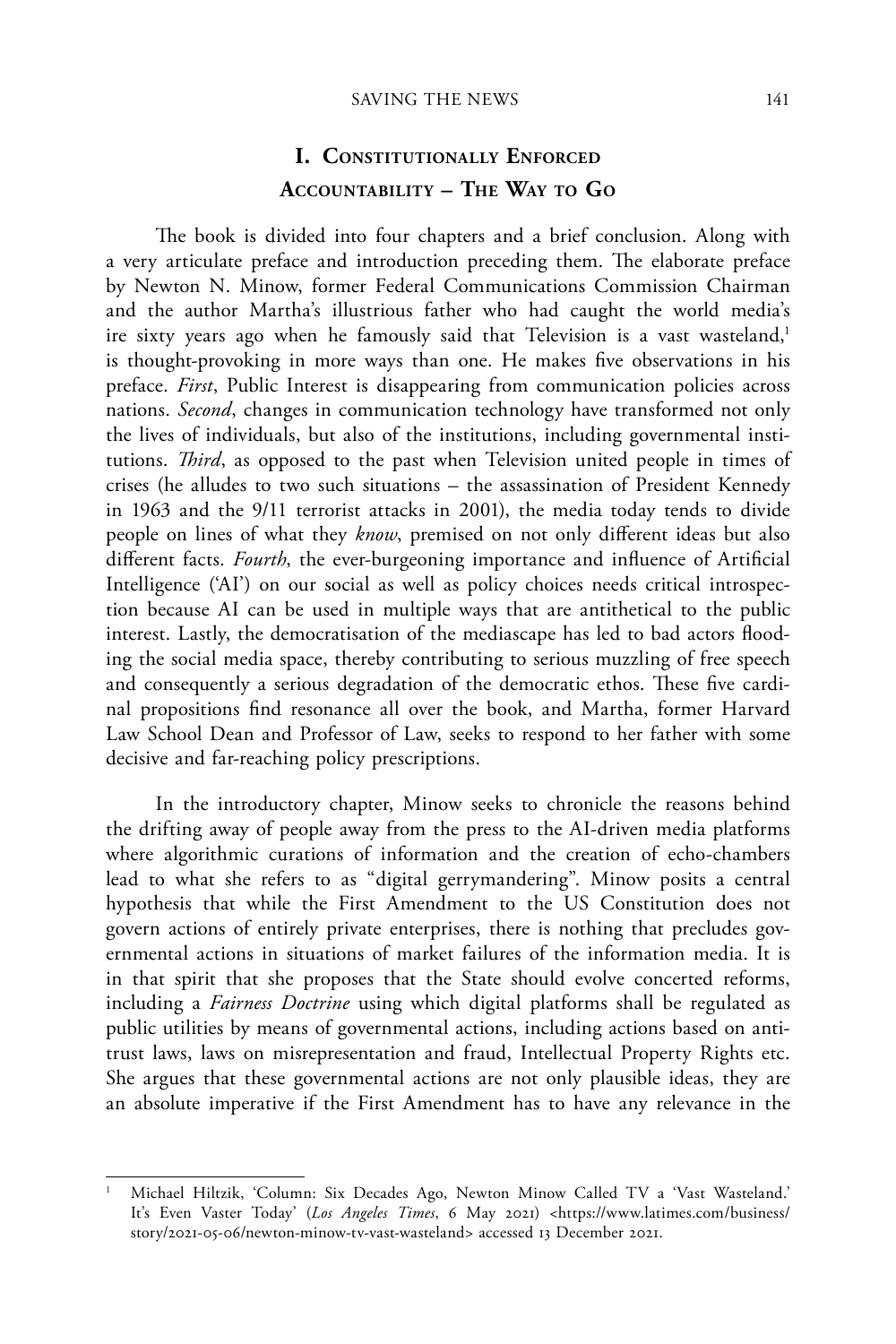twenty-first century. Referring to Amartya Sen's *Development as Freedom*<sup>2</sup> where Sen had opined that no famines occur in functioning democracies with regular elections, opposition parties, basic freedom of speech and a relatively free media even if the country is poor, Minow observes that unlike in the past when repressive and draconian laws and high-handed governmental interferences had resulted in dangers to the American free speech paradigm, this time it is quite different – today, the challenges to free speech come from the digital communication systems that adversely impact the synthesis and dissemination of news.

The first chapter involves a discussion of the growing proliferation of the technology-driven media and the gradual death of the traditional press. This process, she observes, is highlighted by undesirable phenomena like risks of news deserts, the creation of echo chambers, blurring of advertisement and news, shrinking number of professional journalists and the rise of the algorithmic editors.

In the second and third chapters, Minow chronicles the journey of the First Amendment in great detail and categorically emphasises how governmental involvement in formulating policies and imposing necessary regulations had historically contributed towards the evolution of the vibrant American news industry. She claims that these lessons learnt from history clearly militate against the conjecture that First Amendment prohibits governmental interferences in the private domain of news gathering and dissemination. In fact, she argues that First Amendment mandates such governmental actions because the creation of an informed citizenry is absolutely essential to the working of a functioning democracy.

Eventually, in the fourth chapter, she comes to offer a series of reform measures that are compliant with the First Amendment. An illustration of the reform measures, clubbed under separate sub-categories, shall be instructive.

### A. Treat Internet Platform Companies as Responsible ACTORS:

Internet platform companies should be held responsible for their actions, just like traditional forms of media. Accordingly, it is pertinent that they are required to –

- a) Pay for news circulated on social media;
- b) Have their immunities curtailed and be subject to similar liability regimes as traditional publishers;

<sup>2</sup> Amartya Sen, *Development as Freedom* (Oxford: Oxford University Press, 1999), 16, 152-153.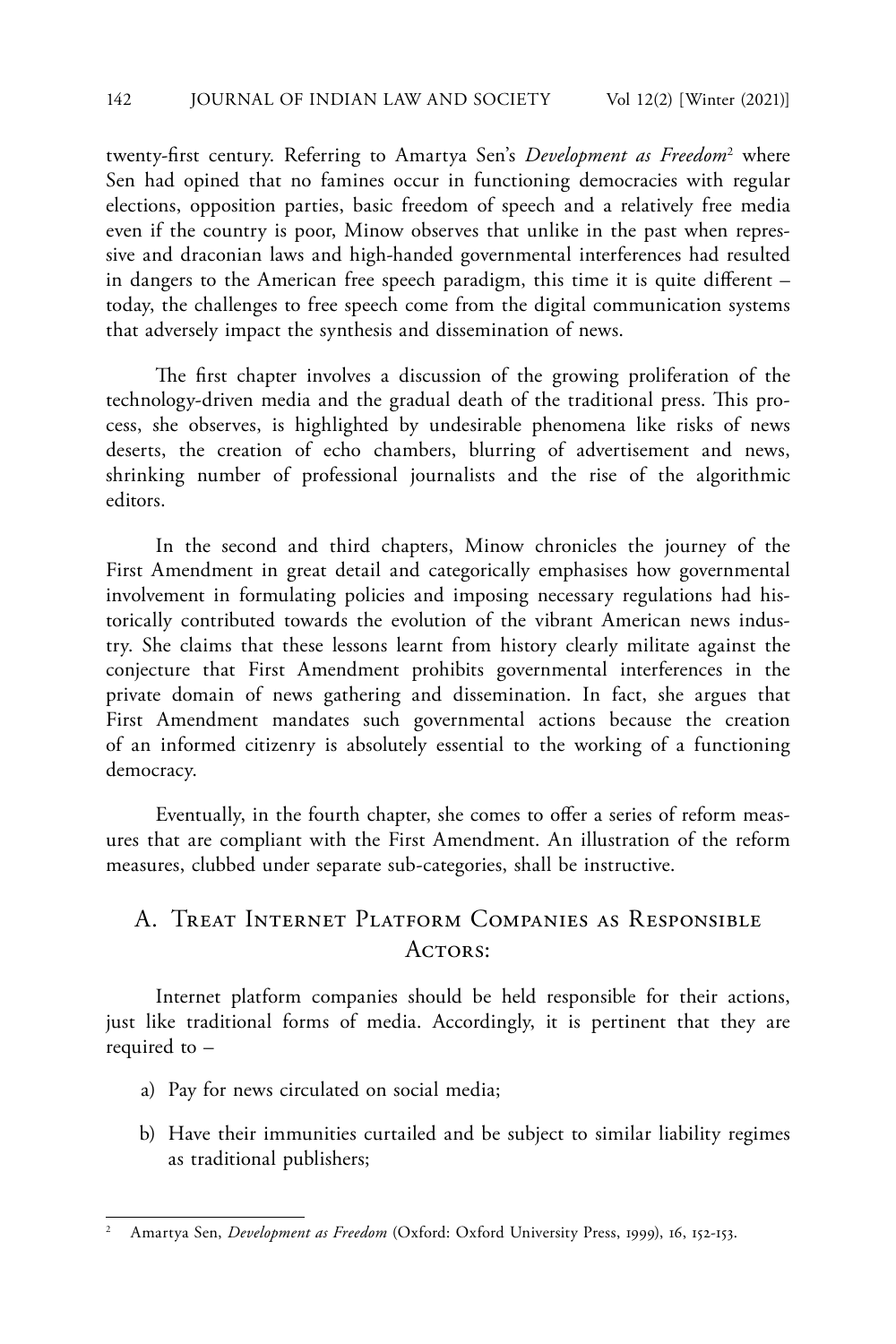- c) Be subject to antitrust investigations and possible enforcement;
- d) Large digital platform companies should be treated as public utilities; and
- e) Comply with new fairness and awareness doctrines.

### B. Vitalise Protections Against Harm and Abuse:

There should be capacity-building – both in the public and private spheres – against deception, fraud and manipulation. In addition to strengthening norms and their implementation, steps should also be taken to bolster the efforts of civil society groups in preserving the sanctity of the internet ecosystem. Private and corporate firms should also regulate the probity of cyberspace by regulating the flow of advertisement revenues to deserving outlets. Therefore, the following structures should be strengthened -

- a) Contractual terms-of-service agreements should be enforced;
- b) Protection of individuals from misrepresentation, fraud and violation of contractual terms should be strictly regulated and enforced;
- c) Transparency should be maintained on Choice Architecture and Curation; and
- d) Civil Society efforts to monitor and protect individual users should be encouraged.

# C. Amplify and Sustain Non-profit and Varied SOURCES OF NEWS AND ACCOUNTABILITY:

Public support for public and non-profit media should be secured by providing for allocation of public resources to them. In this way, for-profit media outlets will be required to reinvent themselves in the face of stiff competition and in the process, the quality and sanctity of the information will improve, and news deserts will be eliminated. The author thus proposed the following measures -

- a) Non-profit news sources should be supported with Tax Exemptions, Deductions and Credits; and
- b) State support should be extended towards Public Media and Media Education.

A careful perusal of these reform proposals suggests the culmination of a very carefully and logically articulated chain of thought. Methodologically, the author has taken resort to historical developments to map the onslaught of the digital media simultaneously with the collapse of the traditional media, and at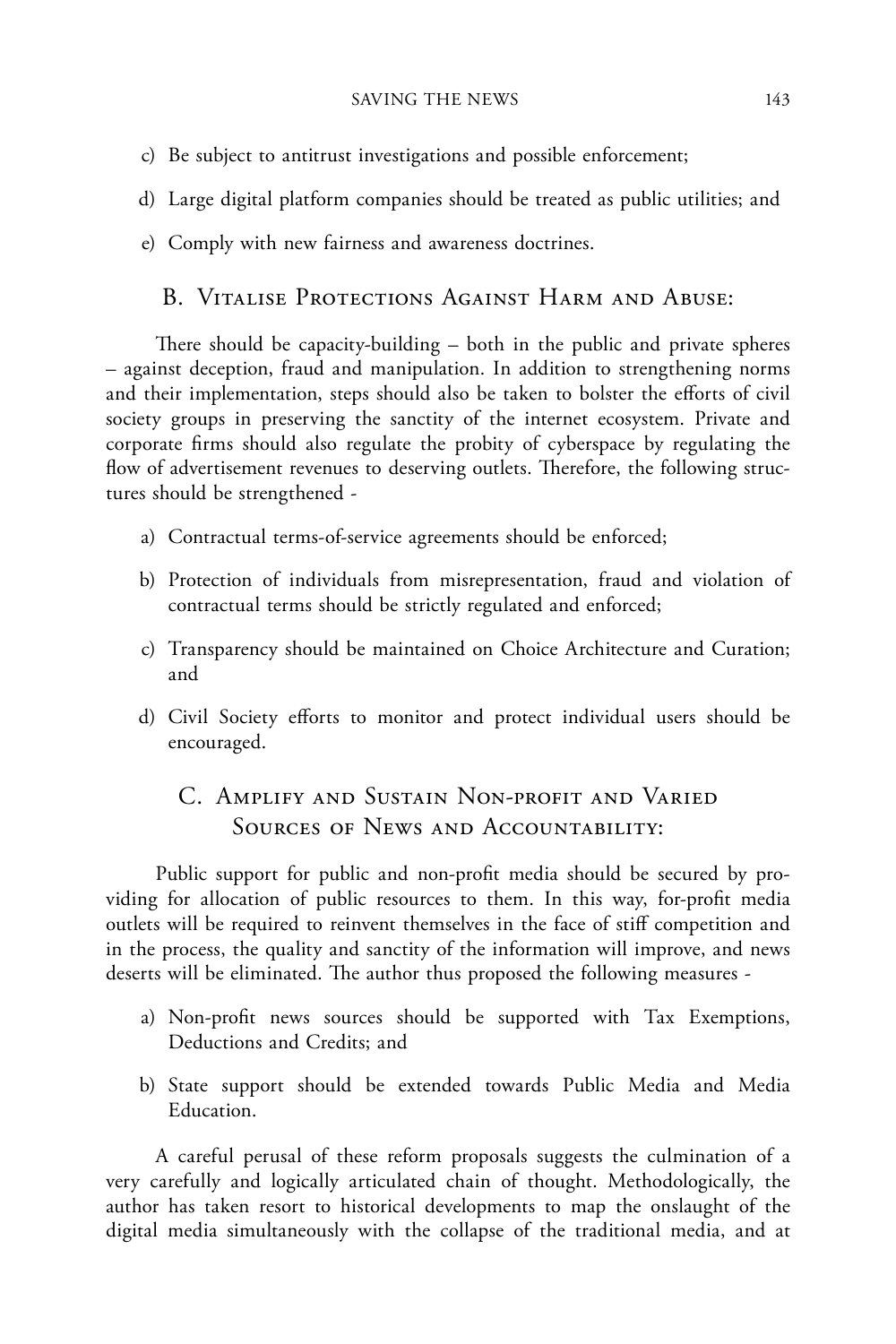every stage of these mutually opposite-directional journeys, she has explored the scope and application of the First Amendment as a tool for ensuring that an individual's access to information and the consequent expressional freedoms are not stymied. In sync with her fundamental hypothesis, Minow's eleven-point reform measures can be bound by one common thread – constitutionally enforced accountability. This, in today's *laissez fare* marketplace where profit-making is the rule of the game, is a very revolutionary and appropriate path to take.

#### **II. Implications for India**

The observations made by Martha Minow in the context of the US are equally applicable to the Indian media market. The last decade or so has seen a huge upsurge in technology-driven media platforms and the traditional printing press has naturally had to bear the brunt. There has been a virtual redefinition not only with regards to the packaging and presentation of information, but also with regards to the information itself. Just as Martha Minow has referred to 'news deserts', the popularity-driven Indian media has also been guilty of the deliberate creation of news deserts based on populist consumer choices and algorithmic patterns. Senior Journalist P. Sainath had once remorsefully lamented that to the Indian media, 75 percent of the population does not matter.<sup>3</sup> In this context, Minow's reform prescription of providing state support in the form of tax exemptions etc., towards the non-profit media could substantially alter the media landscape.

The suggestions for treating the internet-based platforms on the same pedestal as the traditional media forms have to be looked at in the context of Article 19(1)(a) of the Indian Constitution, which provides no special status to the Press, unlike the First Amendment in the US. Every citizen is entitled to the same gamut of expressional freedoms, and are subject to the same array of reasonable restrictions, whether or not they constitute themselves into an organised news-disseminating body. However, to secure a citizen's right to be informed accurately and timely, which is the hallmark of a vibrant and functional democracy, the State may impose regulations on the outlets that are responsible for curating and providing information to the populace. Therefore, it is apposite that if a social media intermediary is in any ways found to be complicit in or indifferent to the spread of misinformation or disinformation that may have a debilitating impact on public peace and tranquillity or is deliberately and maliciously instrumental in creating echo-chambers of hate-mongering, then the State should have all the means at its disposal to reasonably restrict, based on the criteria as laid down in Article 19(2), the actions of such intermediary. The recently made

<sup>3</sup> Shruti Kedia, 'To Indian Media, 75 Percent of Population does not Matter: P. Sainath' (SocialStory, 28 June 2017) <https://yourstory.com/2017/06/p-sainath-indian-media/amp> accessed 14 December 2021.